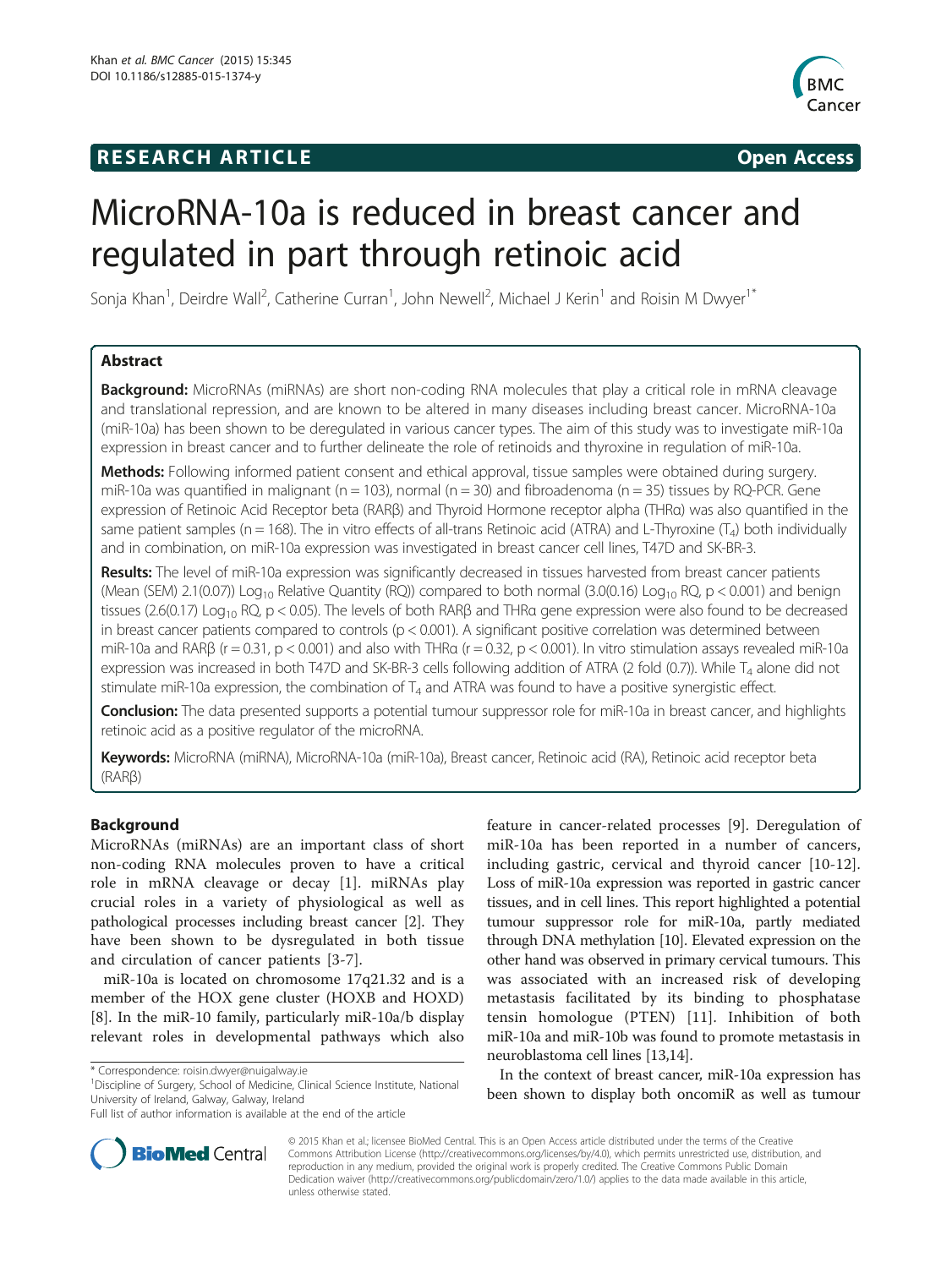suppressor roles [[15](#page-7-0)-[17](#page-7-0)]. Elevated miR-10a expression in estrogen receptor (ER)-positive tumours was associated with a longer relapse-free time following Tamoxifen treatment [[15](#page-7-0)]. A study by Chang et al. [\[16](#page-7-0)] reported a trend towards increased expression of miR-10a in breast tumours compared to matched tumour associated normal tissues. This study implicated both miR-10a/b expression to be associated with adverse outcomes for breast cancer patients. A study by Pogribny et al. [\[18](#page-7-0)] also showed higher expression of miR-10a in breast cancer MCF-7 cell lines with an inbuilt resistance to cisplatin. This analysis identified a potential role for miR-10a in the regulation of cellular proteins, including homeobox family HOXD10, tumour suppressor p27 and ER-alpha (ER $\alpha$ ) [[18](#page-7-0)]. Loss of miR-10a expression has been reported by Peres-Riva et al. [[17\]](#page-7-0). A microarray analysis was performed on primary breast tumours from patients with early and late recurrence of the disease. The level of miR-10a was significantly reduced in patients with early breast cancer recurrence, potentially predicting patients at risk of developing recurrence of the disease. A global miRNA profiling study revealed miR-10a to be involved in inhibition of HOXD4 expression in breast cancer cell lines [\[8](#page-7-0)].

All-trans-retinoic acid (RA) is a known anti-cancer agent, implicated in a variety of cancers, including lung, head and neck, and haematological malignancies [[19](#page-7-0)-[21](#page-7-0)]. This has been shown through its anti-proliferative, pro-apoptotic and anti-oxidative effects in cell line and animal models [[22\]](#page-7-0). One of the key regulatory targets of RA is retinoic acid receptor beta (RARβ) [[23\]](#page-7-0). It has been revealed to inhibit breast cancer cell proliferation in vitro [\[24,25](#page-7-0)], and has also been shown to inhibit mammary carcinogenesis in mice [\[26](#page-7-0)]. This group and others have reported reduced expression in tumours [\[27](#page-7-0)-[30\]](#page-7-0). This protein also has been shown to have a potential tumour suppressor role in breast cancer and is known to dimerize with Thyroid hormone receptor alpha (THRα) [\[27,31](#page-7-0)-[33\]](#page-7-0).

Studies have reported a link between miR-10a and RA [[13,14,34\]](#page-7-0). In T cells, stimulation with RA alone, or combined with transforming growth factor beta (TGF-β) has been shown to induce miR-10a expression [[34\]](#page-7-0). This type of stimulation by RA has also been reported in a pancreatic and a neuroblastoma cell line model as well as during smooth muscle differentiation [[14,35,36\]](#page-7-0). Based on the conflicting studies to date, the aim of this study was to establish the baseline expression of miR-10a in breast cancer and any potential relationship with RA and L-Thyroxine.

Expression of miR-10a was quantified in tissues from breast cancer patients ( $n = 103$ ), healthy controls ( $n = 30$ ) and patients with benign breast disease ( $n = 35$ ). Any relationship with clinicopathological details was investigated. RARβ and THRα gene expression were previously quantified in the same cohort and any association with miR-10a expression was examined. The impact of RA and L-Thyroxine  $(T_4)$  on miR-10a expression was also determined.

## **Methods**

#### Ethics statement

All experimental procedures involving tissue samples from human participants were approved by the Clinical Research Ethics Committee (University College Hospital, Galway). Written informed consent was obtained from each patient and all clinical investigation was performed according to the principles expressed in the Declaration of Helsinki.

## Clinical samples

Breast tissue specimens ( $n = 168$ ) were obtained at University College Hospital, Galway. The clinical patient samples comprised of 103 malignant tissue biopsies, 30 normal mammary tissue biopsies obtained at reduction mammoplasty, and 35 fibroadenoma tissues which are benign breast disease tissues. Full patient demographics and clinicopathological details were collected and maintained prospectively (Table [1](#page-2-0)). Samples were immersed in RNAlater® (Qiagen) for 24 hours, then the RNAlater® was removed and the tissue stored at −80°C until required.

## Cell lines and culture conditions

T47D and SK-BR-3 breast cancer cell lines were previously purchased from the American Type Culture Collection (Manassas, VA). T47D cells were cultured in RPMI-1640 media and SK-BR-3 cells were cultured in McCoy's 5A. Both media types were supplemented with 10% fetal bovine serum (FBS) and 100U/ml penicillin/ 100 μg streptomycin (P/S). Cells were incubated at 37°C and 5%  $CO<sub>2</sub>$  with a media change performed twice weekly and passage every 7 days.

## Total and micro RNA extraction

Breast tissue specimens or cell pellets were homogenised in 1 ml TRIzol® lysis reagent (Invitrogen) as previously described [[27\]](#page-7-0). Total (large and micro) RNA was extracted from malignant ( $n = 103$ ), normal ( $n = 30$ ) and fibroadenoma ( $n = 35$ ) mammary tissue using the RNeasy Mini Kit (QIAGEN) as per manufacturer's instructions.

#### Gene and microRNA analysis

1 μg of large RNA was reverse transcribed using SuperScript III reverse transcriptase enzyme (200U/μl), 0.1 M DTT, RT-5x Buffer, RNaseOut Ribonulease Inhibitor (40U/μl), Random primers (3 μg/μl) and dNTP's (100 mM)-Promega (Invitrogen, Carlsbad, CA, USA). TaqMan® Gene Expression Assays targeting RARβ and THRα (Table [2](#page-2-0))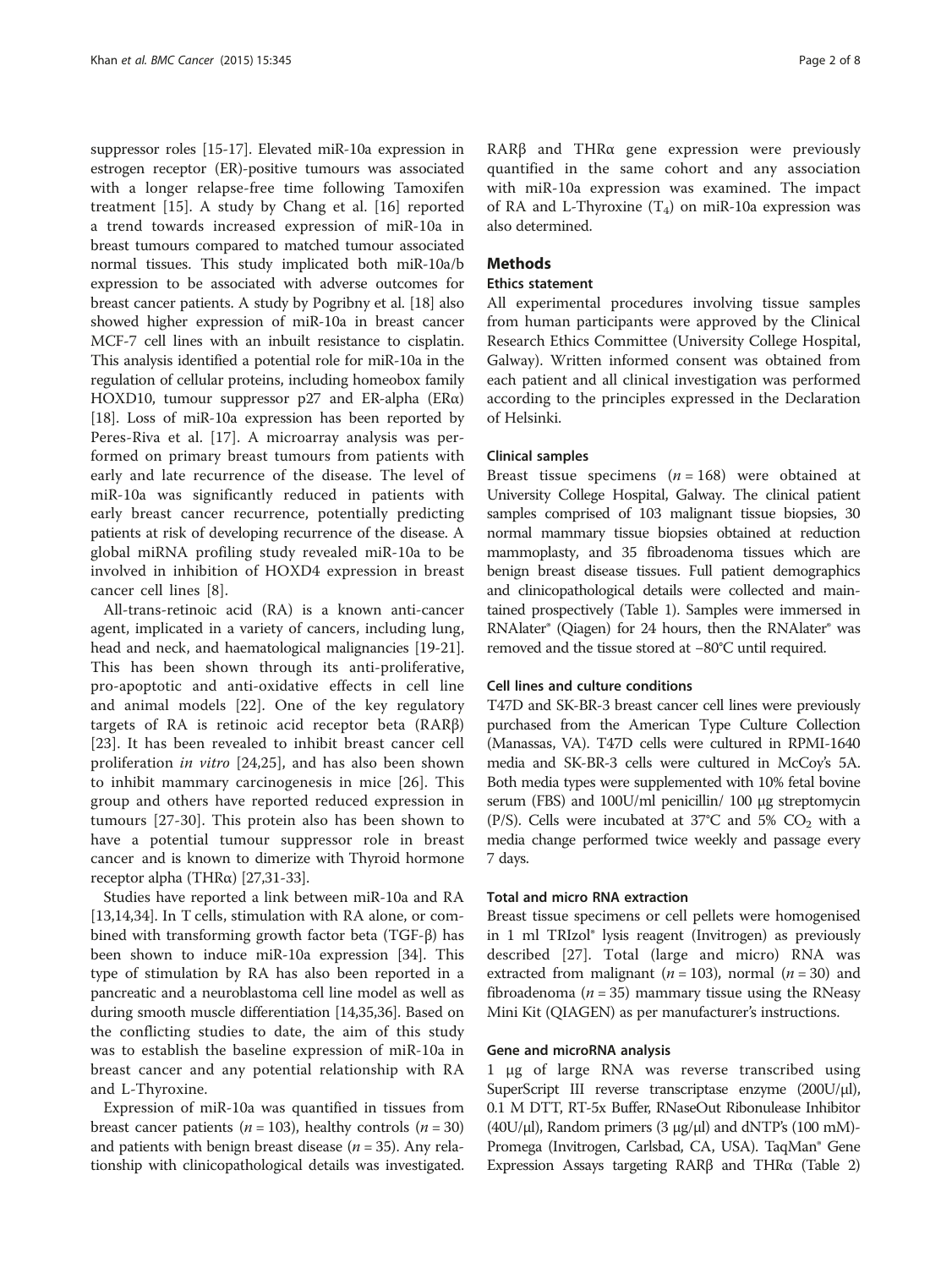<span id="page-2-0"></span>Table 1 Patient Clinicopathological details

| <b>Breast Clinicopathological</b><br>characteristics | Cancer       | Fibroadenoma | Normal       |
|------------------------------------------------------|--------------|--------------|--------------|
| Number of patients                                   | 103          | 35           | 30           |
| Median Patient Age yrs                               | 56 (35 - 90) | 44 (17-62)   | 46.5 (24–58) |
| <b>Menopausal Status</b>                             |              |              |              |
| Post                                                 | 72           |              |              |
| Pre                                                  | 32           |              |              |
| <b>Histological Subtype</b>                          |              |              |              |
| Invasive Ductal                                      | 78           |              |              |
| Invasive Lobular                                     | 11           |              |              |
| Other                                                | 14           |              |              |
| <b>Intrinsic Subtype</b>                             |              |              |              |
| Luminal A (ER/PR+,<br>HER2/neu-)                     | 42           |              |              |
| Luminal B (ER/PR+,<br>HER2/neu+)                     | 18           |              |              |
| HER2 Over expressing<br>(ER-, PR-, HER2/neu+)        | 16           |              |              |
| Triple-Negative (ER-, PR-,<br>HER2/neu-)             | 16           |              |              |
| Unknown                                              | 11           |              |              |
| Tumour Grade                                         |              |              |              |
| 1                                                    | 5            |              |              |
| 2                                                    | 32           |              |              |
| 3                                                    | 55           |              |              |
| <b>Tumour size</b>                                   |              |              |              |
| 1                                                    | 19           |              |              |
| 2                                                    | 39           |              |              |
| 3                                                    | 10           |              |              |
| <b>UICC Stage</b>                                    |              |              |              |
| Stage 1                                              | 23           |              |              |
| Stage 2                                              | 36           |              |              |
| Stage 3                                              | 21           |              |              |
| Stage 4                                              | 10           |              |              |

were used in TaqMan® Universal Mastermix (Applied Biosystems). 100 ng of mature miR-10a (Table 2) was reverse transcribed using the MultiScribe™-based High-Capacity cDNA Archive Kit (dNTP 100 mM, RT Buffer 10x, RNase Inhibitor 20U/μl, Stem loop primer 50nM, MultiScribe RT 50U/μl) (Appied Biosystems). The resulting cDNA for both mRNA and microRNA was analysed using the ABI 79000 Fast real-time PCR system (Applied Biosystems). These reactions were carried out in a final volume of 10 μl comprising of 0.7 μl cDNA, 5 μl TaqMan® Universal PCR fast Master Mix (2×), 0.5 μl TaqMan® primer-probe mix (0.2 μM), Forward primer (1.5  $\mu$ M), and Reverse Primer (0.7  $\mu$ M) (Applied Biosystems). The RQ-PCR cycle comprised of 10-minute incubation at

Table 2 Primer sequence of target mRNAs/miRNAs

| miRNA | Gene<br>locus | <b>Primer sequence</b>                                      |
|-------|---------------|-------------------------------------------------------------|
| RARR  | 3p24.2        | Forward: CTCCCTCCCTGCCTAACCA                                |
|       |               | Reverse: TCCACTGCCTCTTAGCATTTACT                            |
| THRa  |               | 17q11.2 Forward: TGACCATCGCCGTTAT                           |
|       |               | Reverse: GCTTTTGTTGGCGTAC                                   |
|       |               | hsa-miR-10a 17q21.32 Forward: GGAGGGGTACCAGAATCCCATTTTGGCCA |
|       |               | Reverse: GGAGGAAGCTTGCGGAGTGTTTATGTCAACT                    |

95°C followed by a 40 cycles at 95°C for 15 seconds and 60°C for 60 seconds. The use of an Inter-assay control derived from a breast cancer cell line (T47D) on each reaction allowed comparison of data across plates, and all reactions were carried out in triplicate with a standard deviation of < 0.3 between replicates considered acceptable. The relative quantity of mRNA and miRNA expression was calculated using the comparative cycle threshold  $(ΔΔCt)$  [[37](#page-7-0)]. The endogenous controls used for gene expression were Mitochondrial Ribosomal Protein L19 (MRPL19) and Peptidyl-Prolyl Isomerase A (PPIA) [[38](#page-7-0)]. For the miRNA analysis, let-7a was employed as an endogenous control [\[39](#page-7-0)]. The geometric mean of the Ct value was used to normalise the data and the sample with the lowest expression level was applied as a calibrator.

## In vitro stimulation of breast cancer cell lines with all-trans retinoic acid (ATRA) and L-thyroxine  $(T_4)$

T47D and SK-BR-3 cell lines were seeded at 2.4×10<sup>4</sup>  $cells/cm<sup>2</sup>$  in a 6-well plate. The following day, the cells were exposed to all-trans Retinoic Acid (ATRA, 0.1 μM, 1 μM, 5 μM) or L-Thyroxine (T<sub>4</sub>, 0.1 μM, 0.5 μM, 5 μM) for 24 hours. This was carried out to establish optimal concentrations for the assay [\[27](#page-7-0)]. Once optimal concentrations were established (ATRA, 1 μM, 5 μM and  $T_4$  $0.5$  μM), the assay was then performed in triplicate in both cell lines. The cells were also exposed to a combination of ATRA (1 μM or 5 μM) and  $T_4$  (0.5 μM) for 24 hours. Controls included cells cultured in the appropriate diluents used for each stimulant. Dimethyl sulphoxide (DMSO, 0.5%) for was used to dilute ATRA. Ammonium hydroxide ( $NH_4OH$ , 0.1%) was the appropriate diluent for  $T<sub>4</sub>$ . Cells were harvested at the appropriate time point by trypsination, centrifuged at  $120 \times g$  for 4 mins and the cell pellet stored at −80°C. Total large and microRNA was extracted, and the corresponding cDNA analysed using RQ-PCR targeting miR-10a, RARβ and THRα. The endogenous controls used were let-7a for miRNA analysis, and MPRL19 and PPIA for gene expression analysis as previously described. The data was expressed relative to cells cultured in appropriate diluent controls.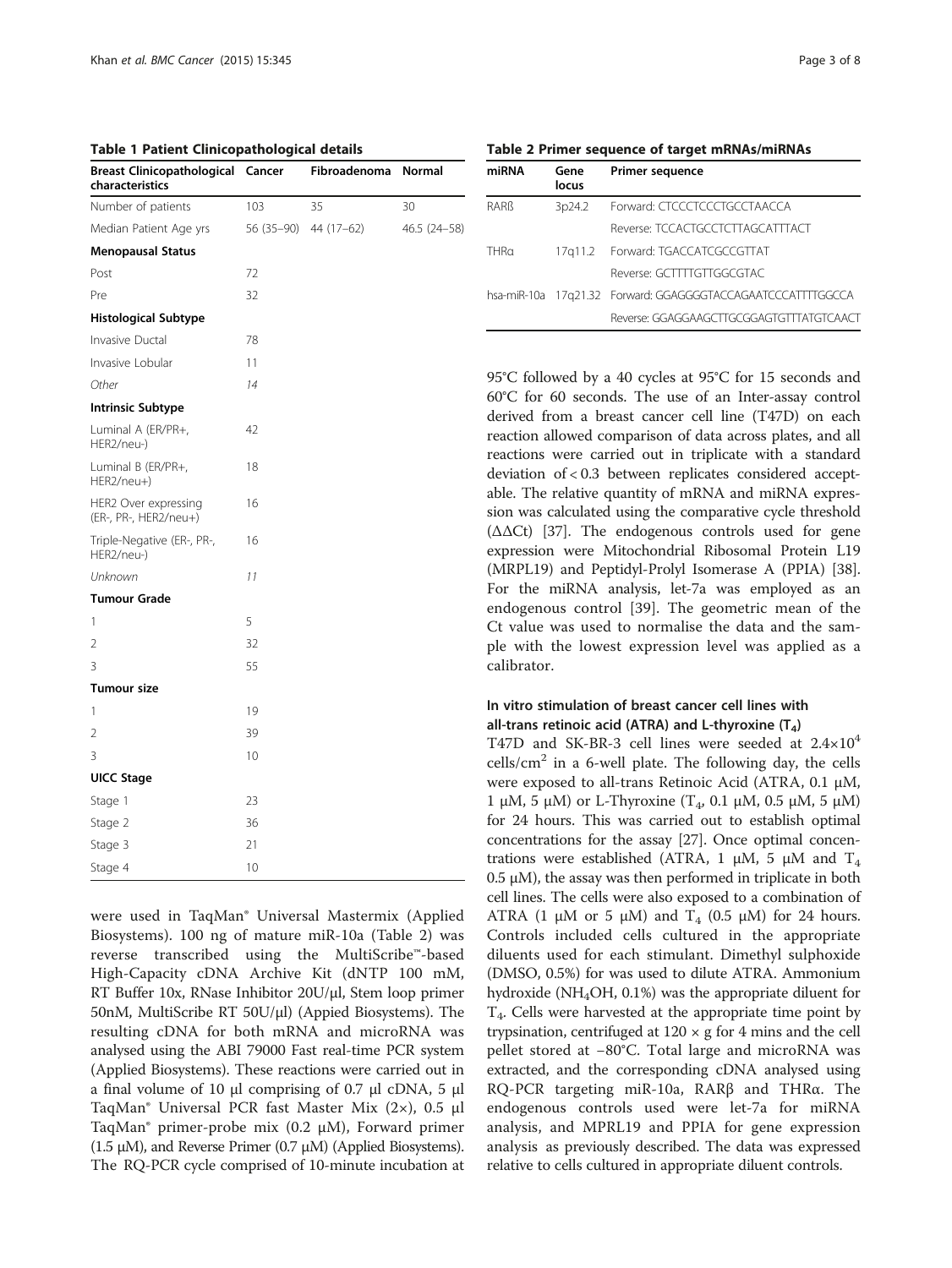#### Statistical analysis

All data are presented as Mean (SEM), and graphically represented using box plots and linear scatter plots. A general ANOVA model was used to compare mean responses. Scatter plots were displayed using Linear Regression and Lowess smoother to determine the relationships between different populations. The level of relationship was determined using Pearson correlation coefficients.

## Results

#### miR-10a expression in human breast tissues

MicroRNA extracted from malignant  $(n = 103)$ , normal  $(n = 30)$  and fibroadenoma  $(n = 35)$  breast tissue biopsies (Table [1](#page-2-0)) was analysed by RQ-PCR. Levels of miR-10a were significantly decreased in breast cancer tissues  $(n = 103, 2.3(0.08)$  Log<sub>10</sub> RQ) compared to both normal  $(n = 30, 3.1(0.17)$  Log<sub>10</sub> RQ,  $p < 0.001$ ) and fibroadenoma tissues (n = 35, 2.9(0.15) Log<sub>10</sub> RQ, p < 0.001, Figure 1). miR-10a expression was further stratified based on patient clinicopathological details. Expression of miR-10a was not dysregulated across epithelial subtype  $(p = 0.168)$ , tumour grade ( $p = 0.299$ ), tumour stage ( $p = 0.340$ ) or menopausal status ( $p = 0.126$ , results not shown).

#### RARβ and THRα gene expression in human breast tissues

Expression levels of RARβ and THRα were previously reported by this group, on a total of  $n = 100$  breast tissues, consisting of  $n = 75$  breast cancers,  $n = 10$ fibroadenoma tissues and  $n = 15$  normal breast tissues [[27](#page-7-0)]. Supplementary data shows results from increasing patient sample number to include a total of  $n = 168$  breast tissues for the analysis. This RNA was extracted from an additional  $n = 27$  breast tumours,  $n = 20$  fibroadenoma and  $n = 15$  normal breast tissues was quantified by



RQ-PCR targeting RARβ and THRα. RARβ gene expression was found to be significantly down-regulated in breast cancer (n = 101, 0.83 (0.04)  $Log<sub>10</sub>$  RQ) compared to both normal ( $n = 27$ , 1.35 (0.09) Log<sub>10</sub> RQ,  $p < 0.001$ ) and fibroadenoma tissue (n = 32, 1.49 (0.07) Log<sub>10</sub> RQ, p < 0.001, Additional file [1](#page-6-0): Figure S1.). No significant association was observed with epithelial subtype  $(p = 0.122)$ , tumour grade  $(p = 0.363)$ , tumour stage  $(p = 0.614)$  or menopausal status  $(p = 0.635,$  results not shown).

Levels of THRα were found to be significantly decreased in breast cancer (n = 101, 0.90 (0.03)  $Log<sub>10</sub> RQ$ ) compared to both normal (n = 27, 1.50 (0.06) Log<sub>10</sub> RQ, p < 0.001) and fibroadenoma tissues  $(n = 32, 1.28(0.07), p < 0.001,$ Additional file [2](#page-6-0): Figure S2.). Further analysis revealed THRα expression was not significantly deregulated across epithelial subtype ( $p = 0.116$ ), tumour stage ( $p = 0.859$ ) or menopausal status ( $p = 0.679$ , results not shown).

Expression of miR-10a across 168 breast tissues was correlated with the gene expression results for RARβ and THRα. A significant positive correlation with RARβ gene expression was observed  $(r = 0.31, p < 0.001,$ Figure [2](#page-4-0)A). miR-10a expression also revealed a robust positive correlation with THR $\alpha$  gene expression (r = 0.32, p < 0.001, Figure [2B](#page-4-0)).

## In vitro stimulation of breast cancer cells with ATRA or  $T_4$ alone or in combination

This study was performed to determine the impact of all-trans retinoic acid (RA) and L-Thyroxine  $(T_4)$  on miR-10a expression in vitro. The following concentrations were selected for the analysis, ATRA (1 μM and 5 μM) and T<sub>4</sub> (0.5 μM). This was determined based on preliminary studies, and reflected the most effective doses. Cells were harvested, and changes in miR-10a expression were quantified by RQ-PCR.

In the case of the T47D cells, miR-10a expression was shown to be stimulated at 1 μM ATRA (2.2 fold, SEM(0.6),  $p = 0.11$ ) and 5  $\mu$ M ATRA (2.3 fold, SEM(0.7),  $p = 0.2$ ). In the presence of 0.5  $\mu$ M T<sub>4</sub>, no stimulation of miR-10a expression was observed (0.64 fold, (0.08),  $p < 0.05$ ). When combining both reagents, a significant synergistic increase was shown at 1 μM ATRA+ 0.5 μM  $T_4$ (3.1 fold, (0.3),  $p < 0.005$ ) and at 5  $\mu$ M ATRA+ 0.5  $\mu$ M T<sub>4</sub>  $(3.4 \text{ fold}, (0.8), p < 0.05).$ 

In the SK-BR-3 cells, ATRA alone had a significant impact on miR-10a expression  $(3.5-4.1 \text{ fold } (1.2) \text{ p} < 0.005$ , Figure [3B](#page-5-0)). Similar to the T47D cells, SK-BR-3 cells did not show a change in miR-10a expression following stimulation with  $T_4$  alone (0.7 fold (0.5)). Combining ATRA and  $T_4$  resulted in a synergistic impact on miR-10a expression  $(2.5-2.6 \text{ fold } (0.2), \, p < 0.005).$ 

The impact of ATRA or  $T_4$  on receptors was also determined. In the T47D cells, RARβ gene expression was increased by 99–183 fold following stimulation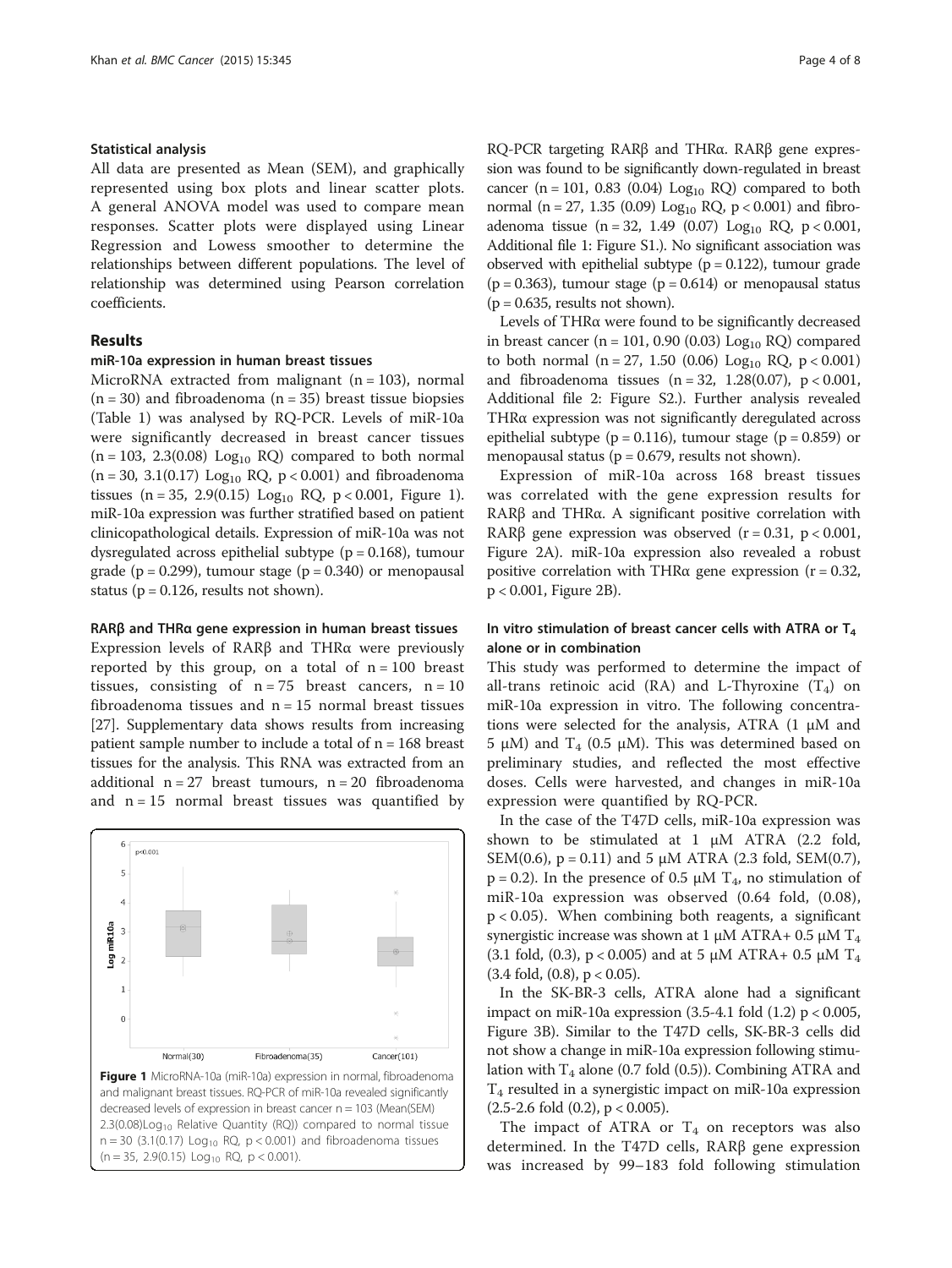<span id="page-4-0"></span>

between miR-10a and THR $\alpha$  (r = 0.32, p < 0.001).

with ATRA alone (Figure [4](#page-6-0)A). The addition of  $T_4$  abrogated this effect (76–92 fold increase). Stimulation with  $T_4$ alone or in combination had no impact on expression of THRα (0.8-1.5 fold, Figure [4](#page-6-0)B). In the SK-BR-3 cells, combination of ATRA and  $T_4$  stimulated increased RARβ expression (37–48 fold increase, Figure [4](#page-6-0)C), with no change observed in THRα (Figure [4](#page-6-0)D) or RARβ in any other conditions.

## **Discussion**

Currently there are varied reports on expression of miR-10a in breast cancer. Most recently, a study by Chang et al. [[16\]](#page-7-0) quantified miR-10a levels in 108 breast tissues compared to matched tumour associated

normal (TAN) tissues, and found no significant changes in malignancy. In contrast, the present study quantified the expression of miR-10a in a total of 168 breast tissues by RQ-PCR. Expression of miR-10a was found to be significantly reduced in breast cancer tissues  $(n = 103)$ compared to normal  $(n = 30)$  and benign breast disease tissues  $(n = 35)$ . The different results observed between both studies might be as a consequence of the type of control tissue employed. The present study included control tissues from patients with no history of the disease as well as patients with benign breast disease, while the previous study looked at expression levels in tissue from the tumour-bearing breast of the same patients. The data reported here is also supported by another study, showing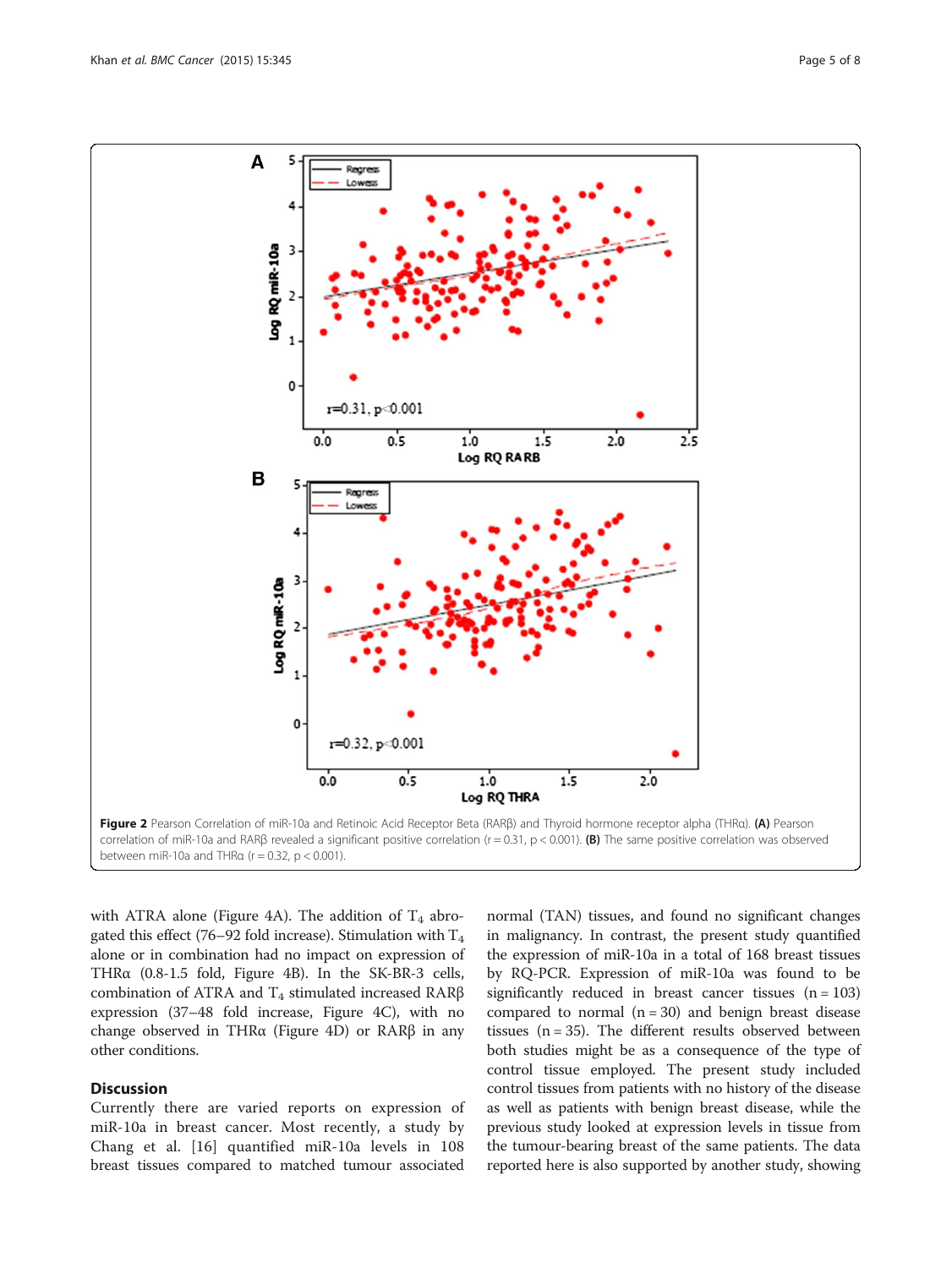<span id="page-5-0"></span>

reduced miR-10a expression in 71 Formalin fixed, paraffin embedded (FFPE) breast tumour tissues from patients with early recurrence of the disease [\[17\]](#page-7-0). This study by Peres-Riva et al. [[17\]](#page-7-0) included a microRNA array on FFPE tissues, and determined that loss of miR-10a was associated with the likelihood of developing metastasis. Reduced expression of miR-10a was also previously observed in other types of cancers including gastric cancer and intestinal neoplasia [[10,40\]](#page-7-0). No associations with patient clinicopathological details were observed in the current study.

RARβ is a known tumour suppressor in breast cancer [[24,27\]](#page-7-0), confirmed in both cell line and animal models. In the present study, RARβ gene expression was significantly reduced in breast cancer tissues compared to healthy controls. THRα, which is known to dimerize with RARβ [\[32,33](#page-7-0)], has also previously been implicated to have a potential tumour suppressor role in breast cancer tissues, confirmed using western blot analysis [[27,31](#page-7-0)]. In the present study, reduced expression was reported in breast cancer tissues compared to healthy controls. A significant positive correlation was observed between miR-10a and RARβ and with THRα in breast tissues. This observation supports a tumour-suppressor role for miR-10a, and instigated further analysis into the potential regulation of miR-10a through RA. Previously miR-10a expression has been shown to be regulated by RA [[35](#page-7-0)], where elevated miR-10a expression in a pancreatic cancer cell line model was reduced using RA inhibitors. In another study, RA elevated miR-10a expression in T helper cells in vitro, resulting in enhanced plasticity of these helper cells [\[34\]](#page-7-0).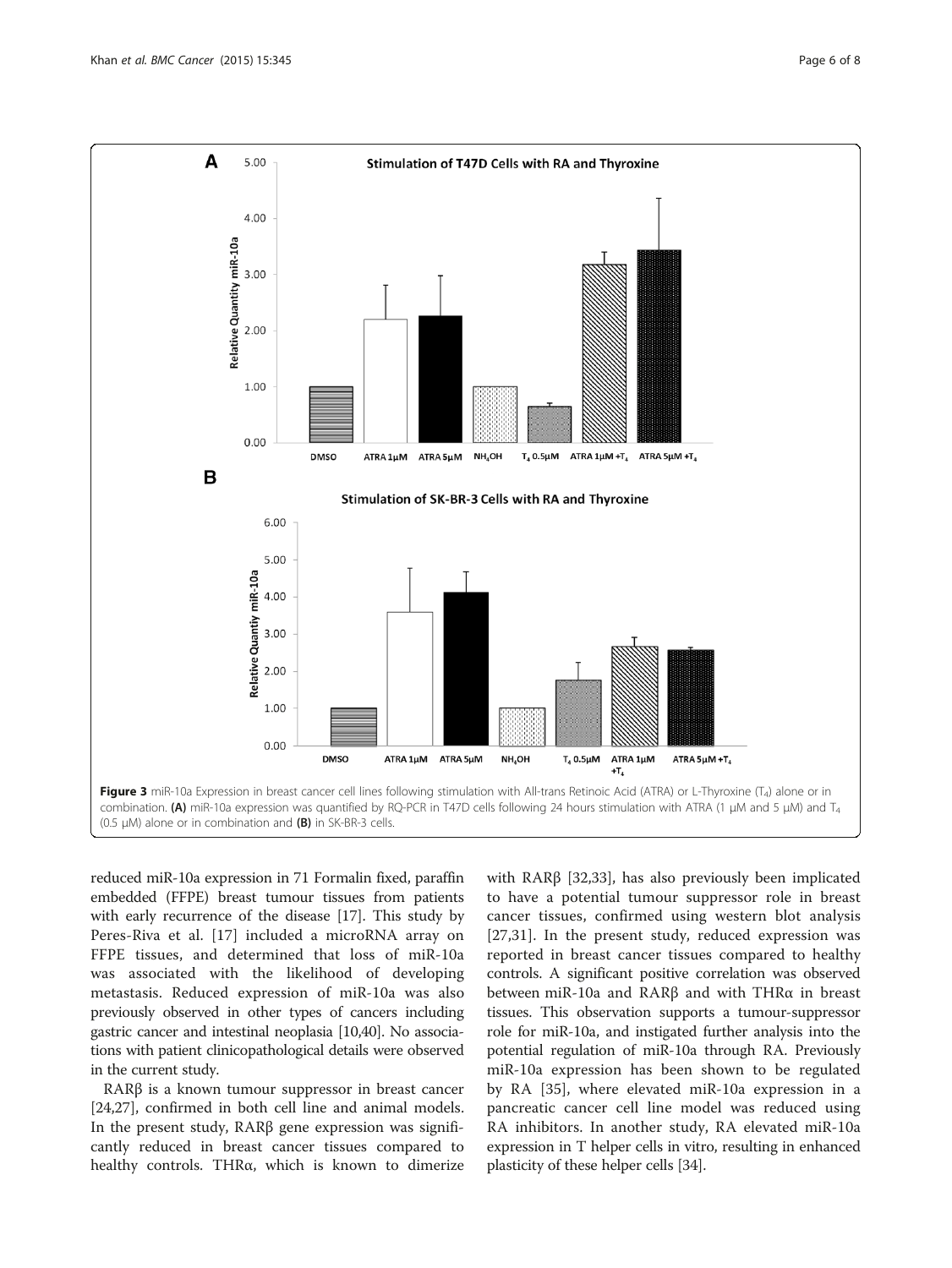<span id="page-6-0"></span>

gene expression in SK-BR-3 cells (D) THRa gene expression in SK-BR-3 cells.

## Conclusions

In the present study miR-10a expression was not affected by stimulation of T47D cells with ATRA or  $T_4$ alone. Treatment with a combination of ATRA and  $T_4$  on the other hand showed a greater than 2 fold change in miR-10a expression. In the Her2 amplified SK-BR-3 cell lines however, ATRA alone showed a 2 fold change increase in miR-10a expression compared to the ER positive T47D cells.

Retinoids are used as chemopreventive and anticancer agents because of their ability to regulate cell differentiation, growth and proliferation and apoptosis [\[22](#page-7-0)]. This data presented supports a potential tumour suppressor role for miR-10a in breast cancer, and highlights RA alone or in combination with  $T_4$  as a positive regulator of the miRNA.

## Additional files

#### [Additional file 1:](http://www.biomedcentral.com/content/supplementary/s12885-015-1374-y-s1.jpeg) Retinoic acid receptor beta (RARβ) gene

expression across all tissue types. RARβ is significantly decreased in breast cancer (0.8(0.04) log RQ) compared to both normal (1.3(0.09)log RQ) and benign (1.5(0.07)log RQ) p < 0.001 tissue. Interestingly RARβ is

significantly elevated in benign compared to normal and malignant tissue  $(p < 0.001)$ 

[Additional file 2:](http://www.biomedcentral.com/content/supplementary/s12885-015-1374-y-s2.jpeg) Thyroid hormone receptor alpha (THRα) gene expression across all tissue types. THRa is significantly decreased in breast cancer (0.9(0.03)log RQ) compared to both normal (1.5(0.06) log RQ) and benign (1.3(0.07)log RQ) p < 0.001.

#### Competing interests

The authors declare that they have no competing interests.

#### Authors' contributions

SK performed the analysis, functional assays and drafted the manuscript, CC aided in collection of tissue specimens and patient clinicopathological details, DW and JN aided in the statistical analysis of the data sets, MJK aided in study design and RMD participated in study design, coordination and manuscript preparation. All authors read and approved the final manuscript.

#### Acknowledgements

This work was funded by the National Breast Cancer Research Institute Ireland (NBCRI) and the Irish Cancer Society Collaborative Research Centre Breast-Predict (CCRC13GAL).

#### Author details

<sup>1</sup> Discipline of Surgery, School of Medicine, Clinical Science Institute, National University of Ireland, Galway, Galway, Ireland. <sup>2</sup>Clinical Research Facility and School of Mathematics, Statistics and Applied Mathematics, National University of Ireland, Galway, Galway, Ireland.